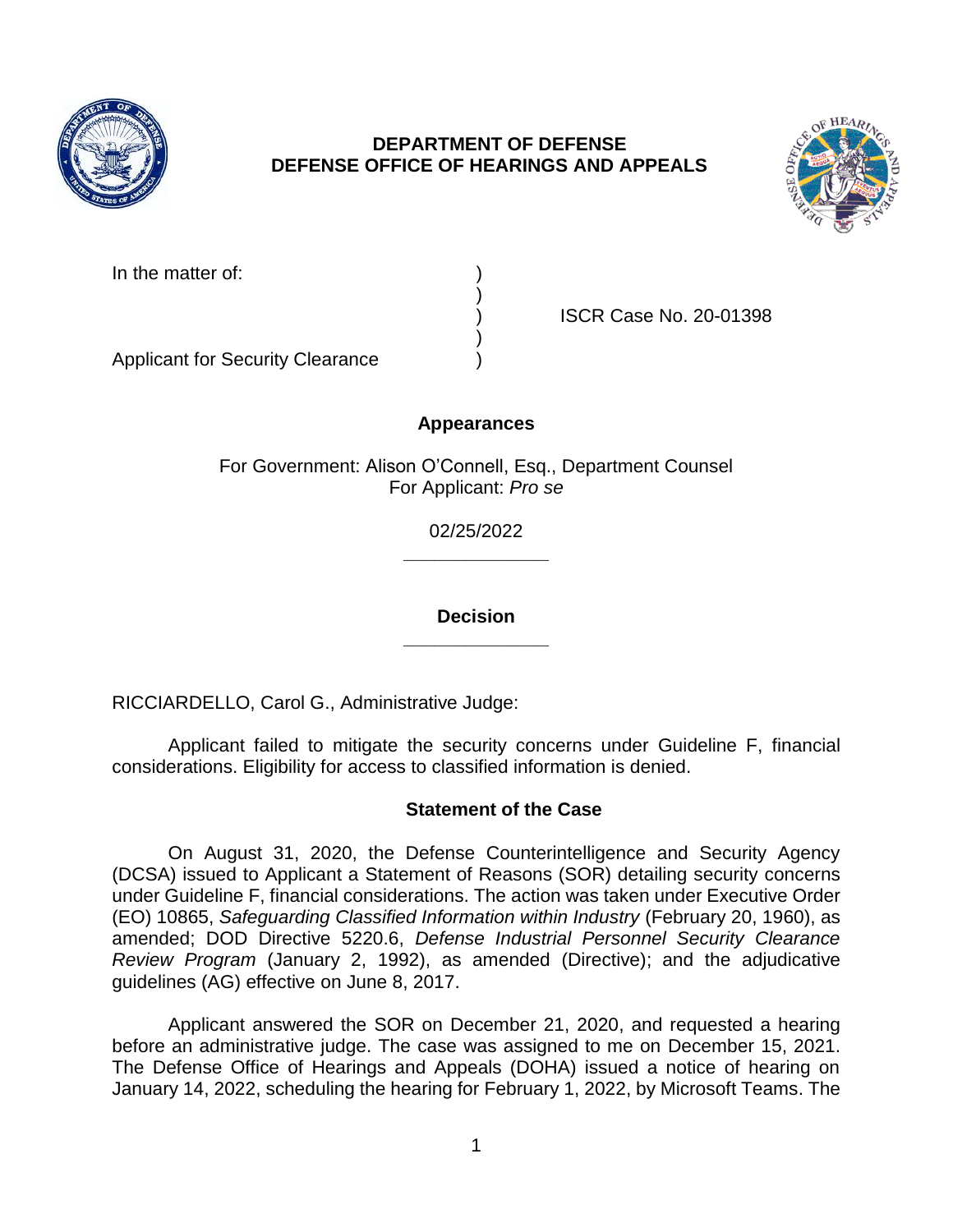Applicant testified and did not offer any exhibits. There were no objections to the exhibits, and they were admitted into evidence. DOHA received the hearing transcript on February hearing was held as scheduled. The Government offered exhibits (GE) 1 through 3. 11, 2022.

### **Findings of Fact**

 Applicant admitted both allegations in the SOR. After a thorough and careful review of the pleadings, testimony, and exhibits submitted, I make the following findings of fact.

Applicant is 45 years old. She has been married since 2006 and has two children who are 16 and 14 years old. She earned a bachelor's degree in 1998 and a master's degree in 2014. She is a prospective employee for a federal contractor. (Transcript (Tr.) 14-17; GE 1)

 The SOR alleges two student loans debts (¶¶ 1.a-\$45,694 and 1.b-\$119,570). Applicant testified that she attended an out-of-state college from 1994 to 1998. Her parents took out loans to pay some of her college expenses, and she took out student loans in her own name. She was not certain of the exact amount of her original loans, but estimated the total was likely \$60,000. Applicant took college courses from a private college from 1999 to 2002, while working full time. Her undergraduate student loans were deferred during this time. She used student loans to fund her graduate education and she estimated the amount of those loans to be around \$60,000. She did not earn a degree from this school. (Tr. 25; GE 2, 3)

 Applicant testified that when she left school in 2002 she was supposed to start repaying her student loans. She said she paid \$100 a month until about 2006 when she married. She said sometime after 2006 the owner of the loan changed, and she did not know who to pay. She testified that at some point, she began paying again. It is unclear when the loans became delinquent again. She did not provide any documents to corroborate her testimony. (Tr. 25, 30-32)

 Applicant began attending online college classes through a private university from 2011 to 2014. She testified that her student loans were deferred during this period. She also was able to get a small loan of about \$3,000, through the GI Bill, because her husband was on active duty in the military. She received her master's degree in 2014. She contacted the creditor and learned she owed a lot more than she thought. She has not made any payments on any of her student loans since graduating in 2014. (Tr. 14-15, 25-26, 32-33)

 In 2013, Applicant founded a non-profit organization. She had a detailed business to run the non-profit. She had a partner. Applicant invested a small amount of her own money into the business, but the bulk of the operating and funding was to come from government grants. She anticipated it would be three years before she was earning an income. She estimated that both her and her partner would each earn about \$90,000. plan, but it technically did not launch until about 2015. She voluntarily left her job in 2015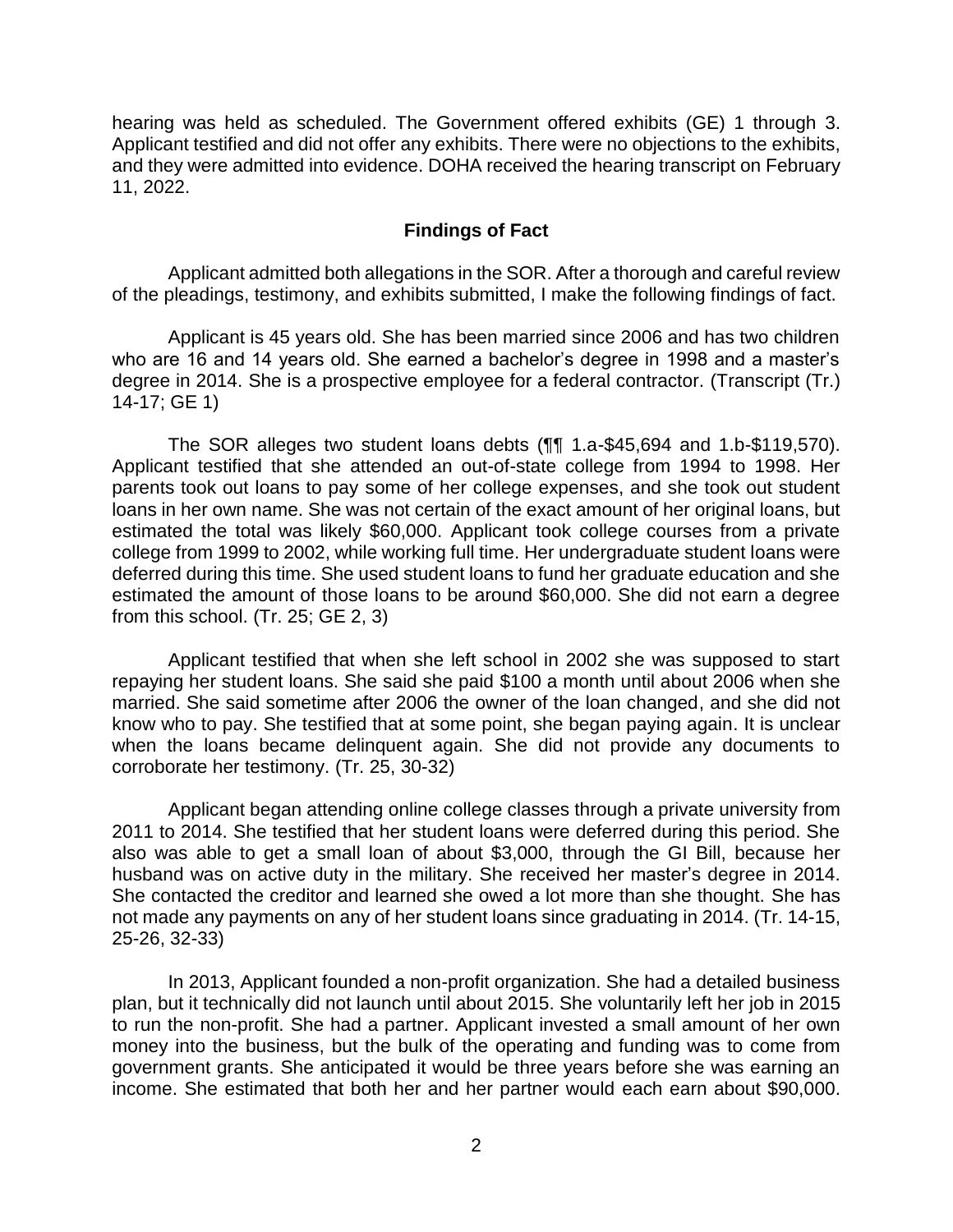From 2015 to 2016, Applicant was not earning any income. The business account has a current balance of about \$7,000 to \$8,000. When asked how she intended to make student loan payments during the three years she did not anticipate earning an income, she said she had not factored that expense into her planning. (Tr. 19-24, 33-37)

Applicant went back to work in December 2016. She changed jobs in the later part of 2019 and was then laid off in March or May 2020 due to the pandemic. She was earning about \$24,000 annually in her new position. She was unable to make student loan payments. He wages were garnished by the Department of Education. She contacted the creditor and was advised that she could apply for an income based repayment plan. By the time she received the application form, the pandemic had begun and student loans were put in a deferred status. She has not contacted the creditor since the loans were deferred. She hopes to participate in a payment plan after the deferment ends. (Tr. 17- 19, 24, 37-42)

 Applicant did not recall making any voluntary payments on her student loans since 2011. Applicant has no idea how she will repay her student loans. She has no savings. spends their money. She credibly testified that when she was 18 years old she wanted to attend a certain school and did not consider how expensive it was. When she graduated, she was shocked at how much the monthly amount was to repay her student loans. Then she attended another college that was also expensive, but again did not think about the financial impact. She thought with a master's degree her earning potential would allow her to repay the loans because she would earn more money. By the time she realized the financial impact, she was between 35 and 40 years old and had about \$160,000 of student loan debt. She attempted to get a better paying job with a federal contractor, but is having difficulty meeting its qualifications. She is hoping if she can get a better paying job, she Her family's annual income is about \$65,000. She is conscientious in how her family can pay her student loans. (Tr. 41-47)

#### **Policies**

 When evaluating an applicant's national security eligibility, the administrative judge must consider the AG. In addition to brief introductory explanations for each guideline, the adjudicative guidelines list potentially disqualifying conditions and mitigating conditions, which are used in evaluating an applicant's eligibility for access to classified information.

 These guidelines are not inflexible rules of law. Instead, recognizing the complexities of human behavior, these guidelines are applied in conjunction with the factors listed in the adjudicative process. The administrative judge's overarching adjudicative goal is a fair, impartial, and commonsense decision. According to AG  $\P$  2(c), the entire process is a conscientious scrutiny of a number of variables known as the "whole-person concept." The administrative judge must consider all available, reliable information about the person, past and present, favorable and unfavorable, in making a decision.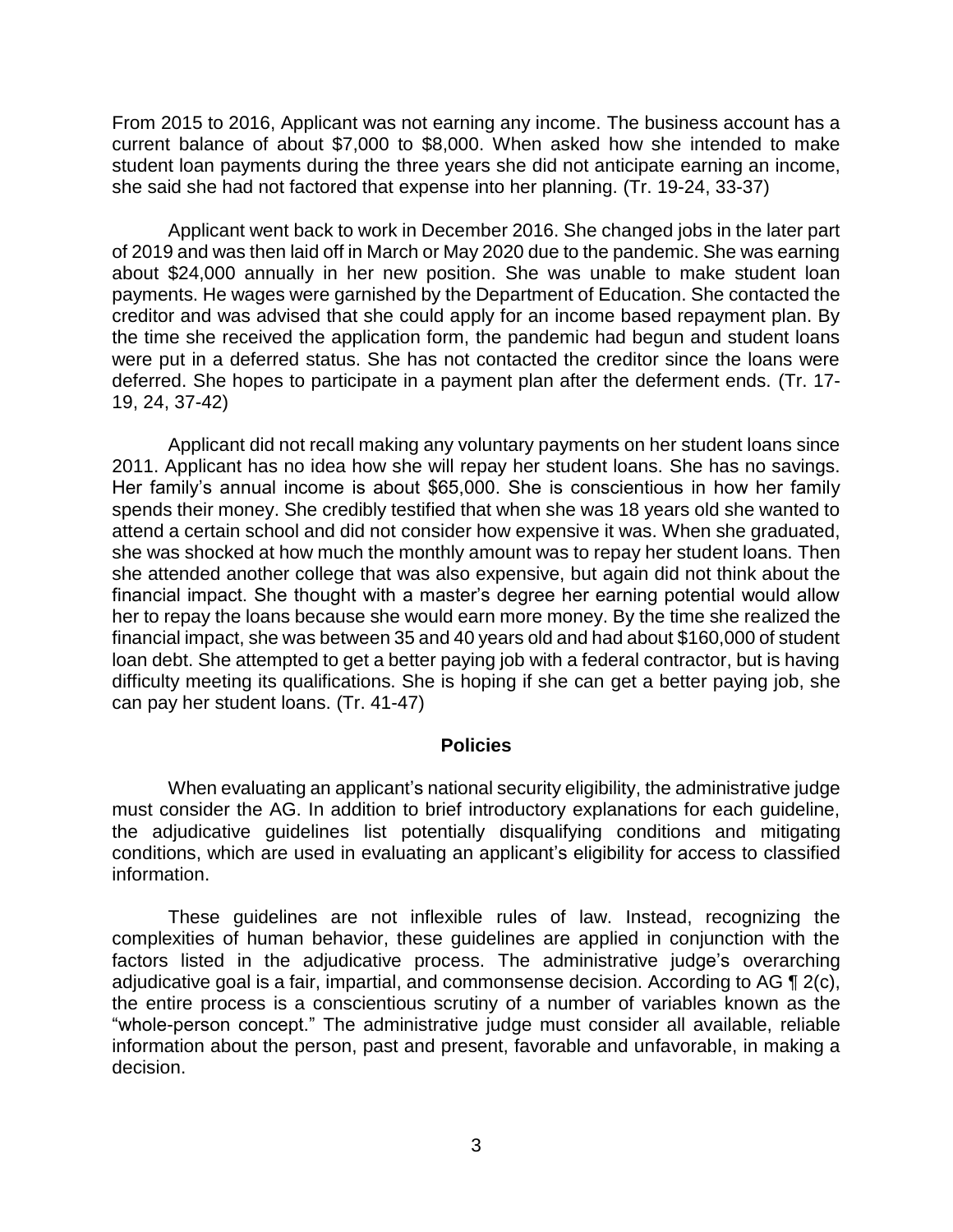The protection of the national security is the paramount consideration. AG  $\P$  2(b) eligibility will be resolved in favor of the national security." In reaching this decision, I have drawn only those conclusions that are reasonable, logical, and based on the evidence contained in the record. Likewise, I have avoided drawing inferences grounded on mere requires that "[a]ny doubt concerning personnel being considered for national security speculation or conjecture.

 Under Directive ¶ E3.1.14, the Government must present evidence to establish controverted facts alleged in the SOR. Directive ¶ E3.1.15 states an "applicant is responsible for presenting witnesses and other evidence to rebut, explain, extenuate, or mitigate facts admitted by applicant or proven by Department Counsel, and has the ultimate burden of persuasion as to obtaining a favorable security decision."

 A person who seeks access to classified information enters into a fiduciary relationship with the Government predicated upon trust and confidence. This relationship transcends normal duty hours and endures throughout off-duty hours. The Government reposes a high degree of trust and confidence in individuals to whom it grants access to classified information. Decisions include, by necessity, consideration of the possible risk that an applicant may deliberately or inadvertently fail to safeguard classified information. Such decisions entail a certain degree of legally permissible extrapolation as to potential, rather than actual, risk of compromise of classified information.

Section 7 of EO 10865 provides that decisions shall be "in terms of the national interest and shall in no sense be a determination as to the loyalty of the applicant concerned." *See also* EO 12968, Section 3.1(b) (listing multiple prerequisites for access to classified or sensitive information).

#### **Analysis**

## **Guideline F: Financial Considerations**

 The security concern relating to the guideline for financial considerations is set out in AG & 18:

Failure to live within one's means, satisfy debts, and meet financial obligations may indicate poor self-control, lack of judgment, or unwillingness to abide by rules and regulations, all of which can raise questions about an individual's reliability, trustworthiness, and ability to protect classified or sensitive information. Financial distress can also be caused or exacerbated by, and thus can be a possible indicator of, other issues of personnel security concern such as excessive gambling, mental health conditions, substance misuse, or alcohol abuse or dependence. An individual who is financially overextended is at greater risk of having to engage in illegal or otherwise questionable acts to generate funds. Affluence that cannot be explained by known sources of income is also a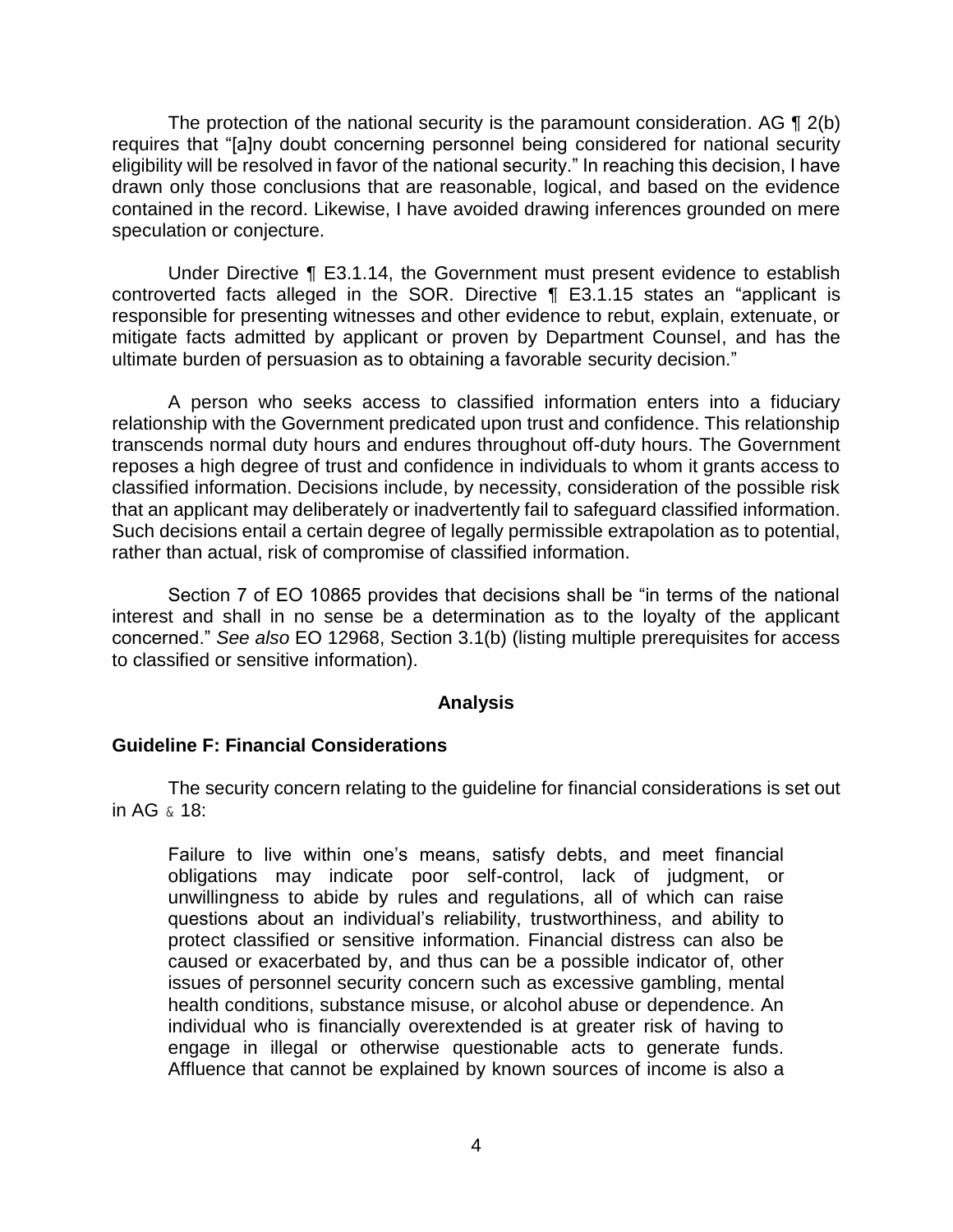security concern insofar as it may result from criminal activity, including espionage.

 The Appeal Board explained the scope and rationale for the financial considerations security concern in ISCR Case No. 11-05365 at 3 (App. Bd. May 1, 2012) (citation omitted) as follows:

This concern is broader than the possibility that an applicant might knowingly compromise classified information in order to raise money in satisfaction of his or her debts. Rather, it requires a Judge to examine the totality of an applicant's financial history and circumstances. The Judge must consider pertinent evidence regarding the applicant's self-control, judgment, and other qualities essential to protecting the national secrets as well as the vulnerabilities inherent in the circumstances. The Directive presumes a nexus between proven conduct under any of the Guidelines and an applicant's security eligibility.

AG ¶ 19 provides conditions that could raise security concerns. The following are potentially applicable:

(a) inability to satisfy debts; and

(c) a history of not meeting financial obligations.

Applicant's student loans were in a delinquent status for many years before they were deferred due to the pandemic. They are unresolved. There is sufficient evidence to support the application of the above disqualifying conditions.

 The guideline also includes conditions that could mitigate security concerns arising from financial difficulties. The following mitigating conditions under AG ¶ 20 are potentially applicable:

(a) the behavior happened so long ago, was so infrequent, or occurred under such circumstances that it is unlikely to recur and does not cast doubt on the individual='s current reliability, trustworthiness, or good judgment;

 (b) the conditions that resulted in the financial problem were largely beyond the person's control (e.g., loss of employment, a business downturn, unexpected medical emergency, a death, divorce or separation, clear victimization by predatory lending practices, or identity theft), and the individual acted responsibly under the circumstances;

 (c) the individual has received or is receiving financial counseling for the problem from a legitimate and credible source, such as a non-profit credit counseling service, and there are clear indications that the problem is being resolved or is under control; and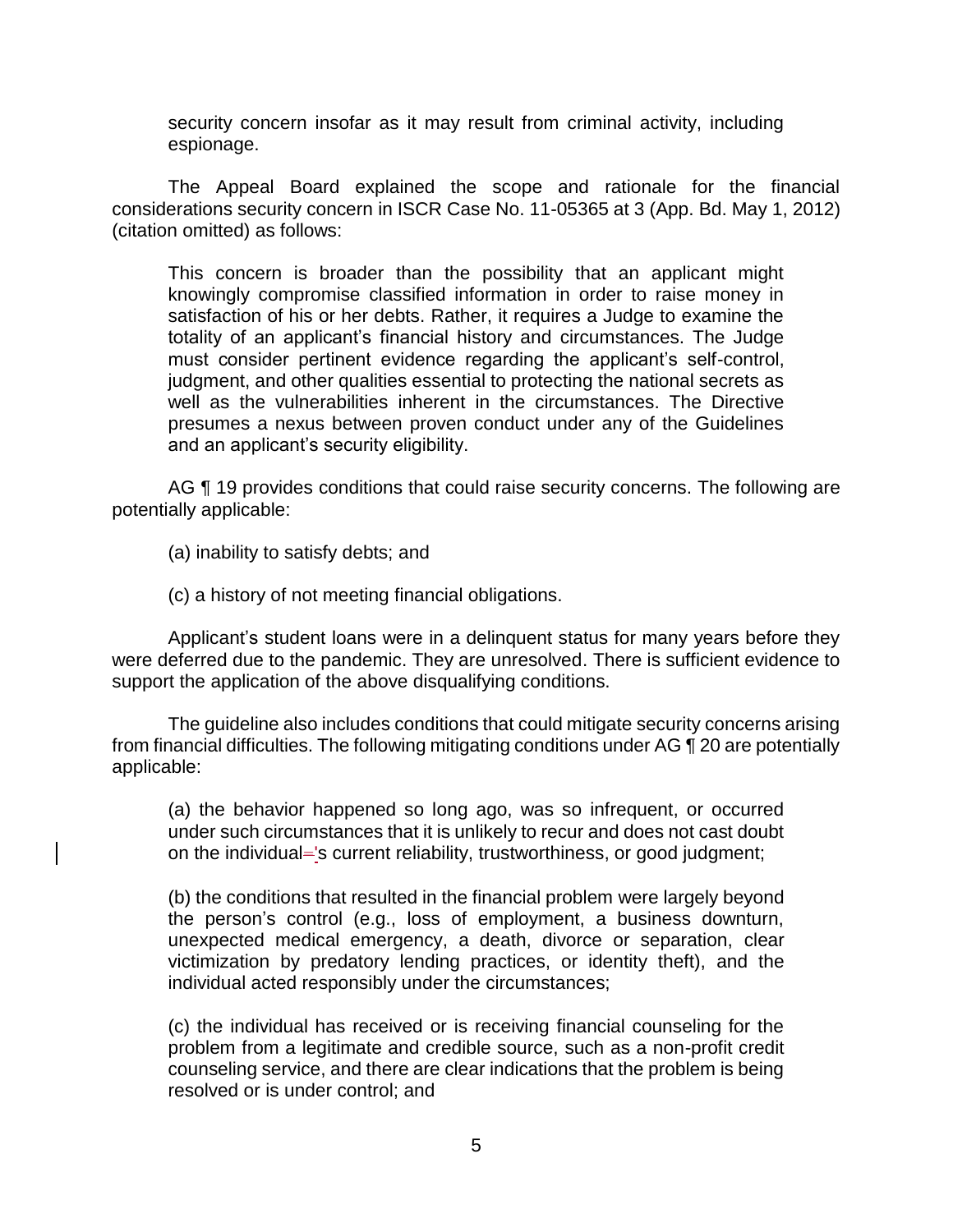(d) the individual initiated and is adhering to a good-faith effort to repay overdue creditors or otherwise resolve debts.

 Applicant testified that she made some payments on her student loans, but stopped in 2006. She said she resumed paying once she determined the new creditor. She did not provide any corroborating evidence of her payments. She incurred additional to repay those loans. She left her job to start a non-profit organization and did not earn an income. This was a voluntary decision and within her control. When she resumed employment she was underemployed, which may have been beyond her control. For the full application of AG ¶ 20(b), Applicant must have acted responsibly under the circumstances. Although Applicant may want to repay her student loans, she has not made tangible efforts to address the loans and does not have the resources to do so. She gave up a job to start a nonprofit, but did not factor in her obligation to pay her delinquent student loans. Her delinquent debts are recent and ongoing. AG ¶ 20(a) does not apply. student loans to complete her master's degree. She has not provided evidence of efforts AG ¶ 20(b) partially applies.

 Applicant has not participated in financial counseling and there are not clear indications that her financial delinquencies are being resolved. Although she may have made some payments on her student loans in the past, she did not provide corroborating documents for that assertion and admitted that she has not made any payments in recent years. The facts do not support the application of AG ¶¶ 20(c) or 20(d).

#### **Whole-Person Concept**

 Under the whole-person concept, the administrative judge must evaluate an applicant's eligibility for a security clearance by considering the totality of the applicant's conduct and all the circumstances. The administrative judge should consider the nine adjudicative process factors listed at AG ¶ 2(d):

> (1) the nature, extent, and seriousness of the conduct; (2) the circumstances surrounding the conduct, to include knowledgeable participation; (3) the frequency and recency of the conduct; (4) the individual's age and maturity at the time of the conduct; (5) the extent to which participation is voluntary; (6) the presence or absence of rehabilitation and other permanent behavioral changes; (7) the motivation for the conduct; (8) the potential for pressure, coercion, exploitation, or duress; and (9) the likelihood of continuation or recurrence.

Under AG  $\P$  2(c), the ultimate determination of whether to grant eligibility for a security clearance must be an overall commonsense judgment based upon careful consideration of the guidelines and the whole-person concept.